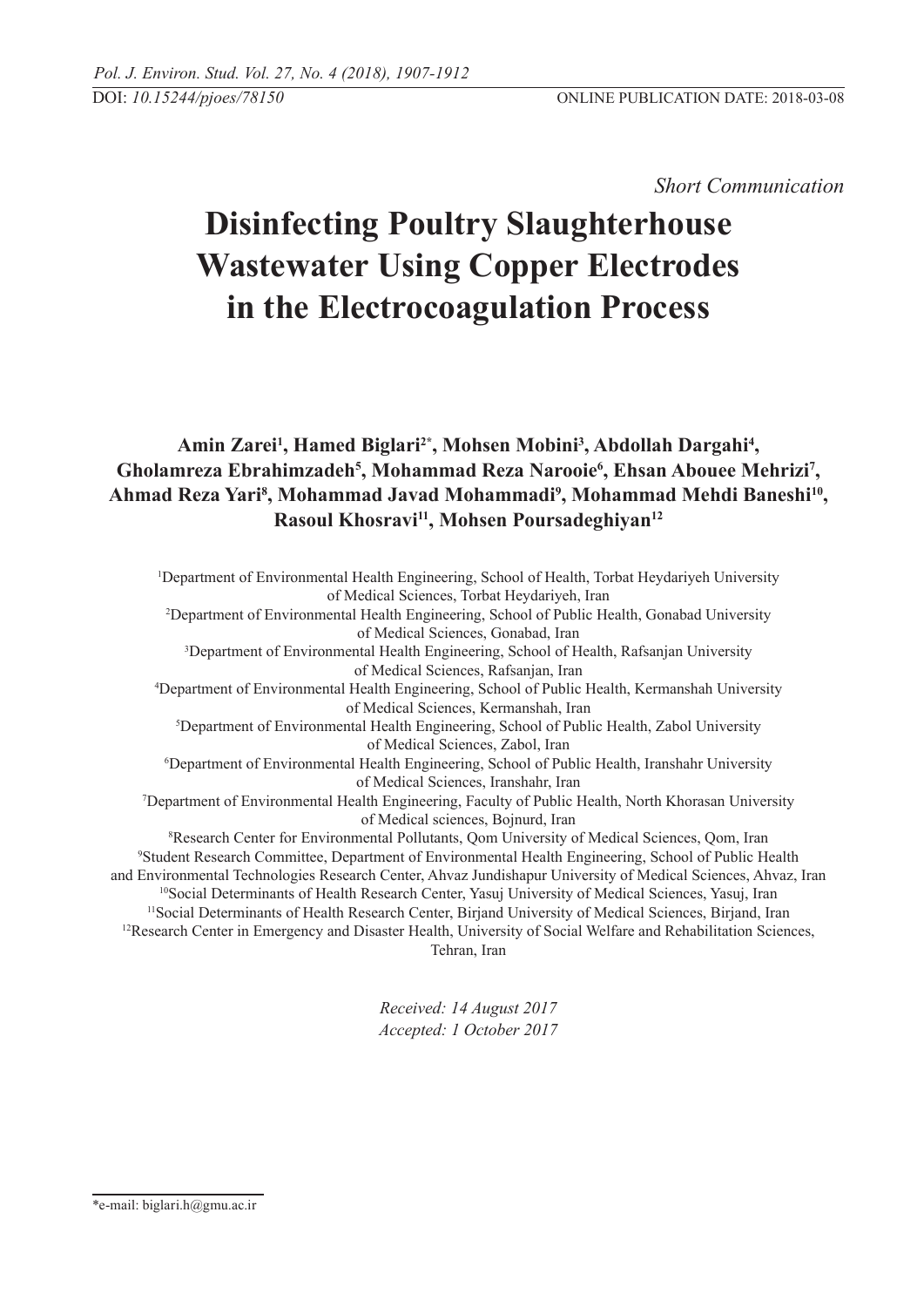#### **Abstract**

Insufficiencies and deficiencies in slaughterhouses could adversely affect public health. Wastewater from slaughtering, along with high microbial pollution, results in serious pollution to the surrounding environment if not treated. This study sought to investigate the efficiency of the electrocoagulation process using copper electrodes in the disinfection of poultry slaughterhouse wastewater without any initial controlling. The physical and chemical properties of samples of wastewater taken from a poultry slaughterhouse were first analyzed. Then the samples were subjected to the electrocoagulation process using copper electrodes in potential differences of 10, 20, and 30 V over a period of 60 min. Then the removal efficiency of total coliforms was examined in accordance with standard methods found in textbooks. The results obtained from this study indicated that the efficiency of the electrocoagulation process increased by an increase in process time as well as in electric potential difference. The maximum removal efficiency of total coliforms was 100% in potential difference, equal to 30 V in the reaction time of 10 min. Moreover, the results of this study revealed that the electrocoagulation process using a copper electrode was fully able to remove total coliform from poultry slaughterhouse wastewater.

**Keywords**: electrocoagulation, disinfection, total coliform, wastewater, slaughterhouse, copper electrodes

## **Introduction**

Along with the growth of human society and its needs as well as an increase in rising demand for food and the development of manufacturing industries, pollutants that can bring about short-term and/or long-term problems for humans have been entering the environment [1- 3]. Among the above-mentioned industries, the animal protein production industry in the slaughterhouse stage and their creation of a clear risk through discharging their produced wastewater on the environment can be pointed out [4-5]. Poultry slaughterhouses are one of the most important centers for meeting proteins such as meat required for humans [6]. Insufficiencies and deficiencies in slaughterhouses may lower the level of public health. If wastewater resulting from slaughtering associated with high pollution is not treated, it causes serious pollution in the environment [7]. In various stages of slaughtering, large amounts of wastewater containing blood, rumen contents, and materials from washing (equipment and hall) is produced and causes serious pollution of surface water, groundwater, and agricultural lands via discharge into the environment [8]. In addition to slaughterhouse wastewater, several thousand tons of slaughterhouse waste such as bones, offal, etc. are produced by non-industrial slaughterhouses and released around slaughterhouses, which is one of the most important factors for environmental pollutants [9]. On the use of wastewater, microbial guidelines of the United States Environmental Protection Agency (EPA) has determined about 200 and 0 colonies per 100 mL of treated wastewater for restricted and unrestricted urban use, respectively [3, 10]. Also, according to wastewater discharge standards in Iran, the number of fecal coliforms and total coliforms of MPN should be reduced 400 and 1,000 per 100 mL, respectively, in

wastewater, and output wastewater should not have an unpleasant smell and floors and floaters [11]. Due to the high amount of organics in wastewaters, in the case of discharging it in receiving water, oxygen dissolved in the water reduces and reaches zero. These conditions will lead to consequences such as loss of aquatic organisms and creating an unpleasant smell in the receiving waters [12-13].

Pathogenic microorganisms can be pathogenic to humans by discharging slaughterhouse wastewater [14]. Bacteria such as *Salmonella*, *Shigella*, and *Brucella* are likely to be present in slaughterhouse wastewater. Although coliform bacteria in the digestive tract of livestock and poultry are harmless, their presence in water contaminates it and causes the possible presence of other pathogens [15]. The release of contaminants is possible to a very large radius of wastewater discharge [16]. Today's conventional wastewater treatment methods include a variety of physical, biological, and chemical processes such as ion exchange, reverse osmosis [12, 17], biological denitrification [18], adsorption [19-21], and chemical reduction [22-23].

One of the methods in high-pollutant wastewater disinfiction is the electrocoagulation process (EC( [7, 24]. EC is an electrochemical process using direct current (DC) to remove contaminants from the solution. In the EC process, coagulant is made up of good materials through electrolytic oxidation of an anode. Then, charged ionic species, heavy metals, or cases other than this are removed through providing ability to react with an ion with opposite electrical charge or metal hydroxides produced in wastewater [9]. In the electrocoagulation process, it is possible to use a different type of electrode. Today some research has noted disinfection capability usage of some electrodes such as copper, which has a microbial property and so far more than 350 copper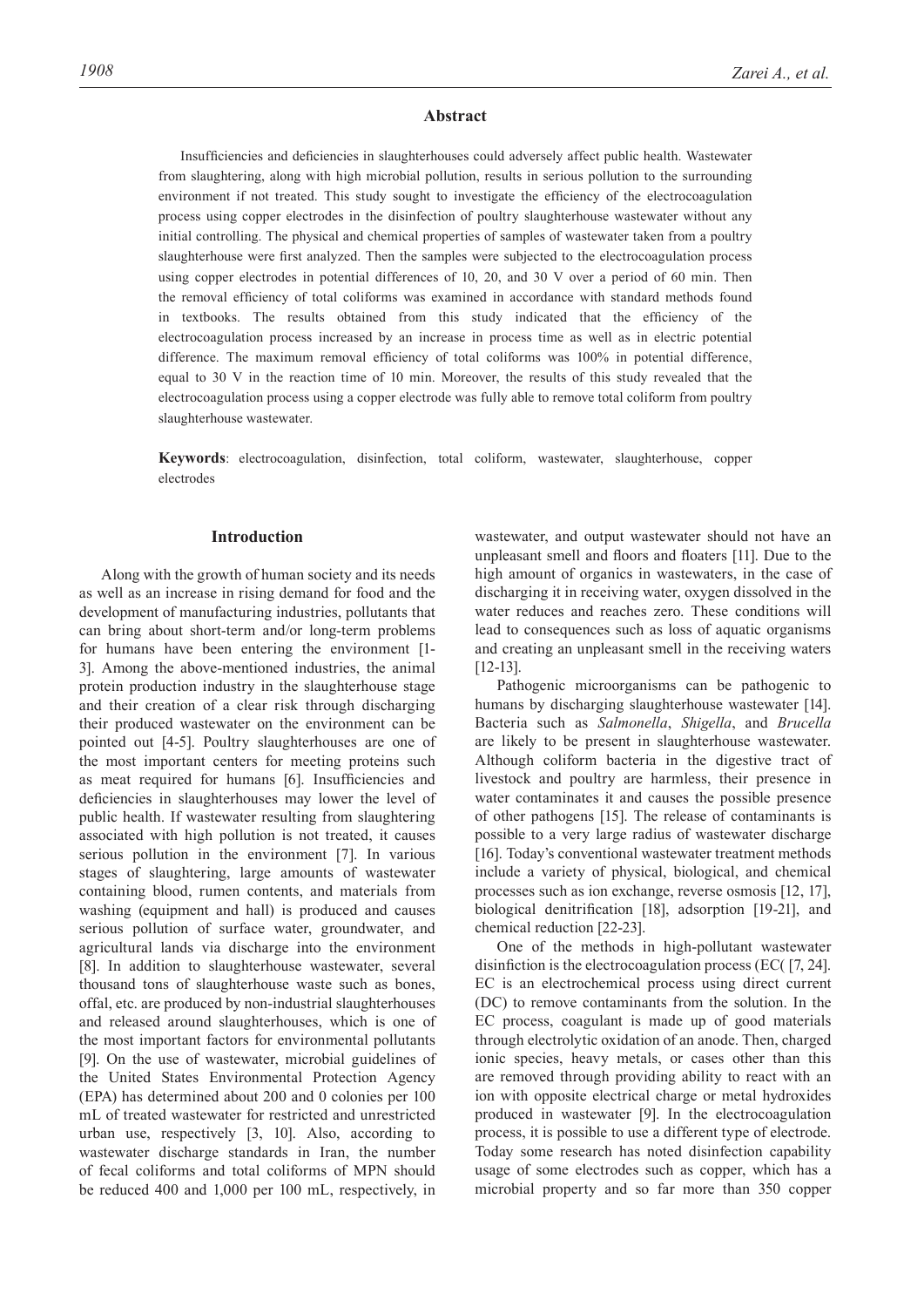alloys are registered with the EPA as solid antimicrobial materials [25]. Considering that copper alloy can kill bacteria continuously without any chemical additives and has no harmful effect on operators in non-digestive contact and low concentrations of it [26], and also due to the extent and frequency of livestock and poultry slaughterhouses, this study was aimed at disinfecting poultry slaughterhouses using the electrocoagulation process with a copper electrode to preserve water resources and realize treatment standards.

#### **Materials and Methods**

All chemicals used in this descriptive-analytic study were prepared and used from the Merck Company in Germany (Grade A). Wastewater samples were collected from a depth of 30 cm of output wastewater from the storage tank of a poultry slaughterhouse in Ghaen, Iran, after homogenizing the wastewater at the end of the daily work shift. The samples were kept at a temperature of 4ºC and transported to the laboratory in less than one hour. Then the physical and chemical properties of the samples were analyzed [27]. For doing the electrocoagulation process, they were non-continuously transferred into a cubic rectangular made up of an unbreakable glass and resistant to acid corrosion (buccal) with dimensions of  $12 \times 12 \times 16$  cm (length  $\times$  width  $\times$  depth) and an effective volume of 2 L equipped with 6 electrodes made of iron and copper (75% purity) within just a connection to a transformer for converting urban electric alternating current (AC) to direct DC. The electrodes were connected to the current by a bipolar method, and the other electrodes were inductively applied. In the following, the process efficiency in the removal of coliform from wastewater was examined at different voltages from 10 to 40 V at normal pH and EC and a constant of slaughterhouse wastewater over 60 min. Grid electrodes (for the better flow of wastewater between two sides of electrodes for the better coagulation of wastewater) with a thickness of 2 mm and area of 280 square centimeters (area of grid electrodes) were used together after making the grid according to the number of holes and their diameter (calculated using caliper and fixed distance of 2 cm). Sampling of wastewater was performed once every 15 min through power outage using a damp cotton swab. The samples were plated and counted in TSA and blood agar cultures using the pour plate method. All tests were repeated three times. Finally, the data were analyzed using descriptive statistics parameters and Microsoft Excel software.

## **Results and Discussion**

In recent years, the use of advanced oxidation processes has been an effective alternative for chemical and physical methods of wastewater treatment and the electrocoagulation process is one of them [14].

The physical and chemical properties of poultry slaughterhouse wastewater in Ghaen, Iran were pH 7.95±0.5, electrical conductivity 49.87±8.2 mS/cm, COD 3810.48±15.44 mg/L, BOD<sub>5</sub> 1966.13±67.30 mg/L,<br>TKN 203.7±98.94 mg/L, TSS946.45±66.09 mg/L,  $mg/L$ , TSS946.45±66.09 mg/L, phosphorous  $46.1\pm 29.61$  mg/L, total coliform  $110,000\pm$ 0.00 CFU/100mL, and temperature 26.2±3.88ºC.

Temperature changes: Fig. 1a) shows the mean temperature changes of water environment within electrocoagulation process. Fig. 1a) indicates that the temperature of water environment has increased about 7º under the electrocoagulation process after it had the same temperature with the laboratory environment and reached a maximum temperature of 34º. Many studies have reported similar results [28-29]. It seems that enhancing the temperature is one of the bacterial elimination factors. The reaction temperature affects the physical and chemical properties of the solute, such as viscosity and vapor pressure. This viscosity reduction enhances the process efficiency due to the pole potential difference [30].

pHs changes: Fig. 1b) shows the mean pH changes during the electrocoagulation process in a reaction time of 60 min. Fig. 1b) indicates that pH has increased about three units during the electrocoagulation process and reached from 5.7 to 8.45 at the onset of the process after 60 min. The coagulation process is largely dependent on pH [31], which can potentially be effective in the sequestration of coagulants and the size of coagulant particles [29, 32]. The coagulation process can be a competitor between hydrogen ions and products from metal electrolysis in reaction to organic matter in low pH and a competitor between hydroxide ions and organic anions in reaction with metal ions in higher pH values and prevent the optimal efficiency of the process [29]. pH increase during the electrocoagulation process is due to the production of OH- ions at the cathode reactions [9]. The increase of pH of the process environment improves the performance of electrocoagulation process and increases the removal of pollutants because the efficiency of the iron coagulant acts better in neutral and slightly alkaline environments, especially for pH in the range of 6 to 9 [14]. Also, given the pourbaix diagram (E-pH) for copper, in the process of electric dissolution,  $Cu^{2+}$  ions are soluble only at pH less than 7 and with increasing the concentration of  $Cu^{2+}$  ions, an area of pH in which the ion is soluble becomes narrow. At pH above 7,  $CU^{2+}$  is insoluble and  $CUO<sub>(s)</sub>$  is obtained from the dehydration of  $Cu$  (OH)<sub>2(s)</sub> [29].

## Effects of Time and Potential Changes

Fig. 1c) shows the efficiency of the electrocoagulation process for the removal of total coliform bacteria from poultry slaughterhouse wastewater in reaction times and different potential differences. Fig. 1c) indicates that in the electrocoagulation process using copper electrodes, by increasing reaction time and electric potential difference, the removal efficiency of total coliforms has increased.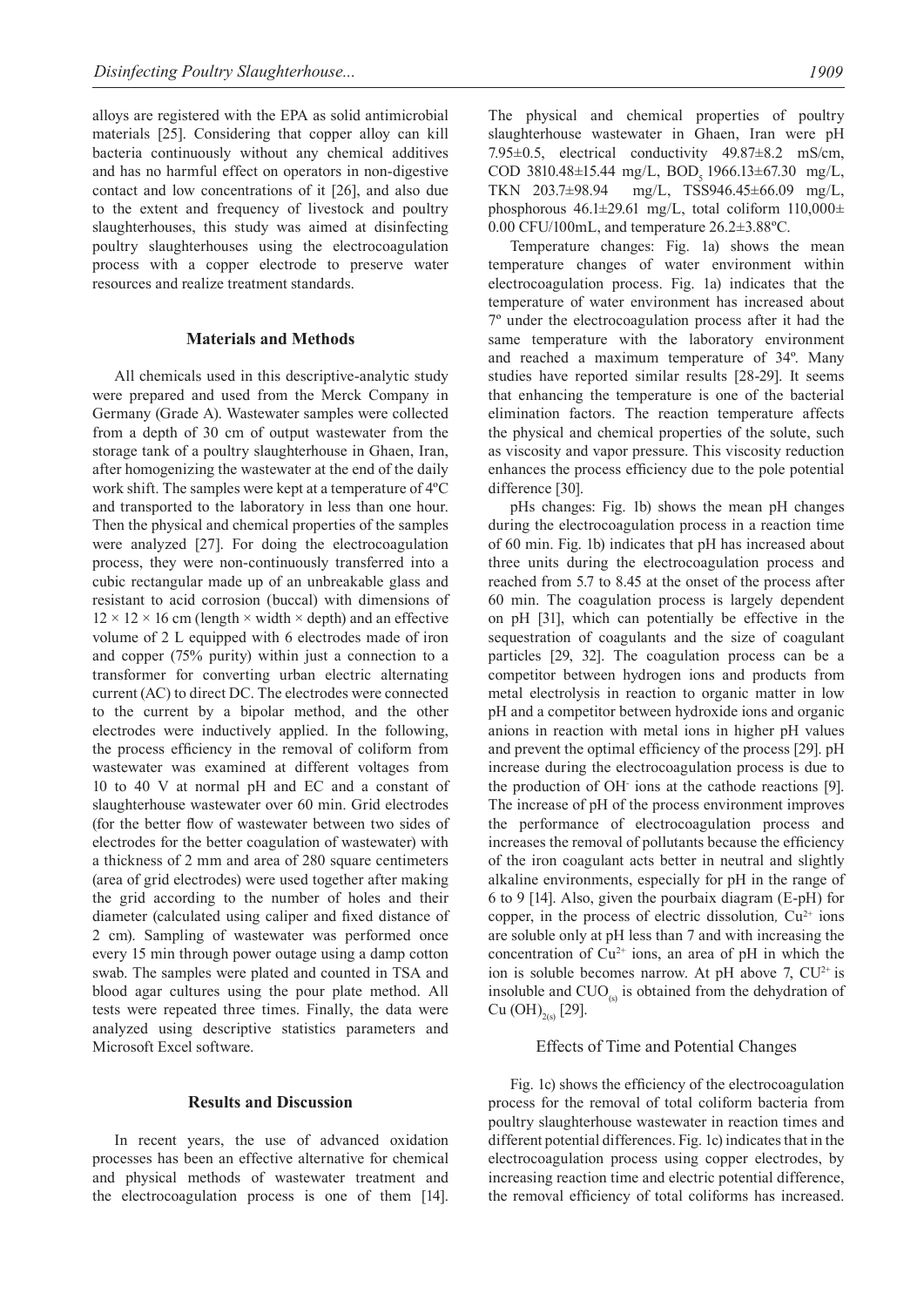

Fig. 1. Disinfection at different times and potential c), temperature changes a), pH changes b), and electrical conductivity changes d).

The maximum removal efficiency of total coliforms has been obtained equal to 100% in the potential difference equal to 30 V and at 60 min response duration. Three major processes including forming coagulants in the aqueous phase, absorbing soluble or colloidal pollutants on the coagulants, and removing bacteria by settling or flotation in the electrocoagulation process are the main causes of disinfecting wastewater samples during the electrolytic reaction at the electrodes [28]. In addition, the efficiency of the process depends on the amount of free copper ions produced in the solution as well [33]. In this study at optimum condition 0.29 kW/h and 1.81 and 0.79 Kg iron and copper per cubic meter wastewater were consumed, respectively. On the other hand, since the amount of produced copper ions is associated with reaction time, by increasing reaction time, the production of coagulants is enhanced and removal efficiency has been improved [29]. According to Faraday's law, it has also been reported that the mount of passing charge from solution is directly related to producing the amount of dissolved iron [32]. Electric potential difference not only determines the amount of coagulant generated in the solution, but also enhances the treatment efficiency in the electrocoagulation process through facilitating the production of bubbles and improving the size and growth of coagulant 'flocks' [31, 34]. In addition, some studies have reported that by increasing current, the size of the bubbles is reduced which leads to quicker and more removal of pollutants.

Increasing the voltage enhances shear force on the electrode surface and the production of coagulant and disinfectant (copper solution) in electrochemical processes [35]. In a study by Rahmani et al. [35], similar results on the effect of voltage variations on the removal of coliforms in drinking water have been reported. In some other studies, it has also been reported that during an electrochemical process, OH and Cl ions and other products are factors for wastewater disinfection [36]. In their study, Massoudinejad et al. reported that by increasing the electrolysis time of water for 30 min, the removal efficiency of bacteria increased by about 5% [37]. In the study entitled the removal of material from industrial wastewater using the electrocoagulation process equipped with a copper electrode, Barrera-Díaz et al. reported that using a copper electrode is highly efficient in removing organic matter and that copper has been completely disinfected at a concentration of 4 ppm [29]. It seems that according to the antimicrobial properties of copper, using its electrode in the electrolysis process improves the efficiency of the process for certain removal of bacteria in the coliform group from wastewater.

#### Electrical Conductivity Changes

Fig. 1d) shows electrical conductivity changes in the environment under the electrocoagulation process over 60 min., and indicates that electrical conductivity has increased by about 0.5 ms/cm. Some studies have reported that by increasing the concentration of electrolyte in electrocoagulation process, the removal efficiency of contaminant becomes more as well because of the direct effect of electrolyte concentration on the electrical conductivity of the solution [33, 37]. In constant current, with increasing the concentration of electrolyte the voltage decreases. By increasing the electrical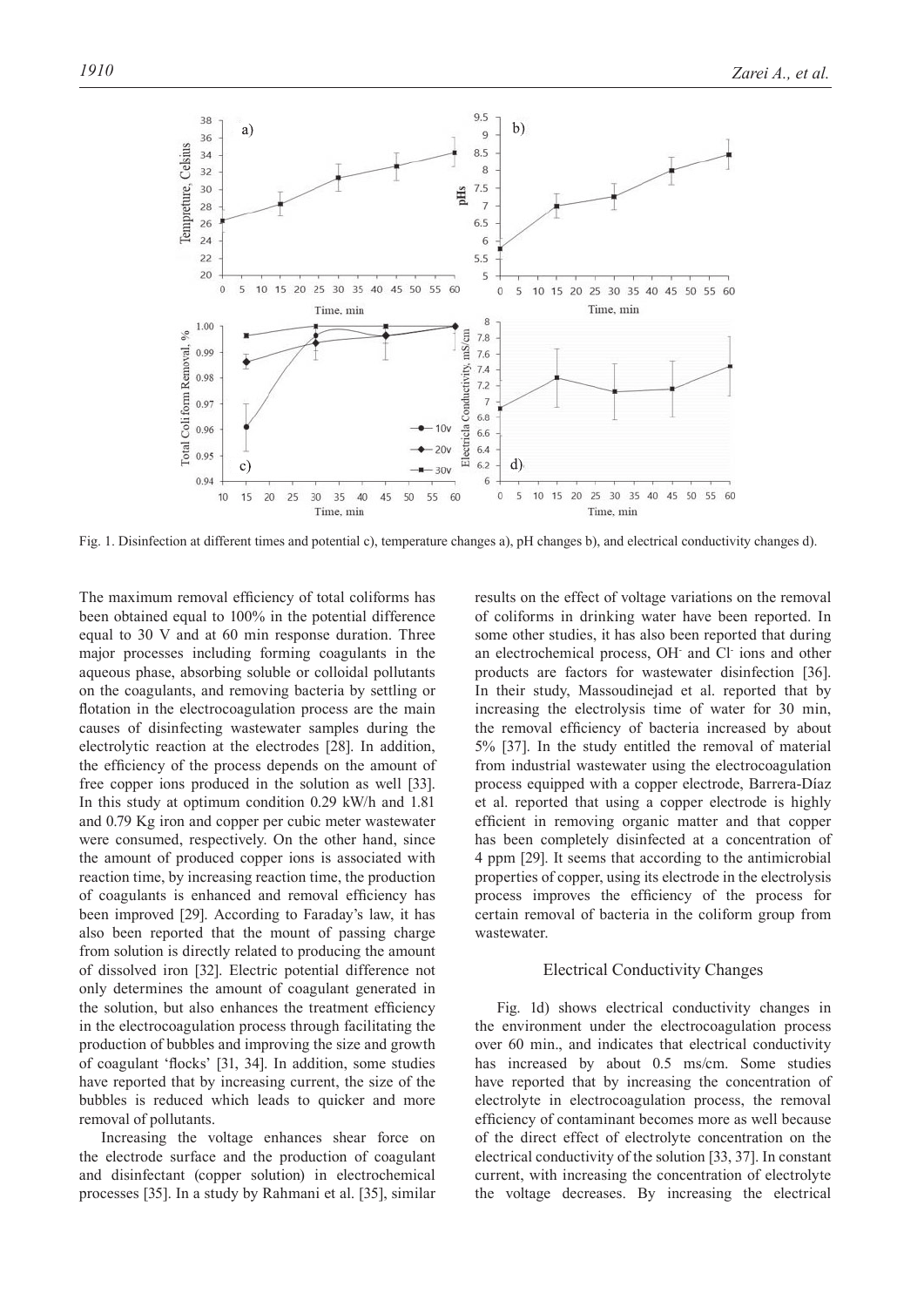conductivity of the solution, anodic dissolution increases and results in an increase in the rate of coagulant in the solution [34].

#### **Conclusions**

In this study, the poultry slaughterhouse wastewater disinfection process was evaluated using the electrocoagulation process equipped with the copper electrodes. The results indicated that by increasing the reaction time and electric potential difference, total coliform bacteria removal efficiency has increased in the way that after 60 min, at the potential difference of 10 volts and after 30 minutes at the potential difference of 30 volts, the bacteria in the wastewater were completely destroyed and had no regrowth. Also, at optimum conditions 0.29 kW/h and 1.81 and 0.79 kg iron and copper per cubic meter wastewater were consumed, respectively. Meanwhile, the pH of the wastewater, which was acidic at first, improved to the neutral range and made the discharge of wastewater quite desirable in terms of pH standard after 30 min.

#### **Acknowledgements**

We would like to thank and appreciate Yasuj University of Medical Sciences for funding and all colleagues who have collaborated on writing this paper.

## **Ethical Clearance**

Taken from the ethical committee of Yasuj University of Medical Science with grant numbers of 92/75 by the Student Research Committee.

## **References**

- 1. BIGLARI H., SAEIDI M., NAROOIE M.R., ALIPOUR V., SOHRABI Y., KHAKSEFIDI R., RAHDAR S., ZAREI A., AHAMADABADI M. Survey on the quantity of hazardous wastes generated in Isfahan medical centers,Iran. ., Int. J. Pharm. Technol. **8**, 17872, **2016**.
- 2. BIGLARI H., ZAREI A., SOHRABI Y., CHARGANEH S.S., DABIRIAN M., JAVAN N. An analysis of Kashan municipal solid waste, Iran. Res. J. Appl. Sci. **11**, 554, **2016**.
- 3. ALIPOUR V., REZAEI L., ETESAMIRAD M.R., RAHDAR S., NAROOIE M.R., SALIMI A., HASANI J., KHAKSEFIDI R., SADAT S.A., BIGLARI H. Feasibility and applicability of solar disinfection (SODIS) for point-ofuse water treatment in Bandar Abbas, South of Iran. J. Glob. Pharma Technol. **9**, 40, **2017**.
- 4. BAYAR S., YILDIZ Y., YILMAZ A., KOPARAL A.S. The effect of initial pH on treatment of poultry slaughterhouse wastewater by electrocoagulation method. Desalin. Water Treat. **52**, 3047, **2014**.
- 5. AHAMADABADI M., SAEIDI M., RAHDAR S., NAROOIE M.R., SALIMI A., ALIPOUR V., KHAKSEFIDI

R., BANESHI M.M., BIGLARI H. Assessment of the chemical quality of groundwater resources in Chabahaar City using GIS software in 2016. Res. J. Appl. Sci. **11**, 1399, **2016**.

- 6. OZYONAR F., KARAGOZOGLU B. Investigation of technical and economic analysis of electrocoagulation process for the treatment of great and small cattle slaughterhouse wastewater. Desalin. Water Treat. **52**, 74, **2014**.
- 7. ORSSATTO F., FERREIRA TAVARES M.H., MANENTE DA SILVA F., EYNG E., FARIAS BIASSI B., FLECK L. Optimization of the pretreatment of wastewater from a slaughterhouse and packing plant through electrocoagulation in a batch reactor. Environ. Technol. **1**, **2016**.
- 8. HERNÁNDEZ-RAMÍREZ D.A., HERRERA-LÓPEZ E.J., RIVERA A.L., DEL REAL-OLVERA J. Artificial neural network modeling of slaughterhouse wastewater removal of COD and TSS by electrocoagulation. Adv. Trends Soft Comput. Springer; 273, **2014**.
- 9. KHOSA M.K., JAMAL M.A., ZIA K.M., SAIF M.J., BOKHARI T.H., RAZA M. Treatment of Cattle Slaughter House Wastewater by Electrocoagulation Method Using Aluminium Electrodes. Asian J. Chem. **26**, 6335, **2014**.
- 10. RODRÍGUEZ ABALDE Á. Anaerobic digestion of animal by-products: pre-treatments and co-digestion. **2013**.
- 11. MESDAGHINIA A., AKHAVAN M.P., VAEZI F., NADDAFI K., MOOSAVI G. Waste sludge characteristics of a wastewater treatment plant compared with environmental standards. Iran. J. Public Health. **33**, 5, **2004**.
- 12. COSKUN T., DEBIK E., KABUK H.A., MANAV DEMIR N., BASTURK I., YILDIRIM B., TEMIZEL D., KUCUK S. Treatment of poultry slaughterhouse wastewater using a membrane process, water reuse, and economic analysis. Desalin. Water Treat. **57**, 4944, **2016**.
- 13. MORADI M., SAFARI Y., BIGLARI H., GHAYEBZADEH M., DARVISHMOTEVALLI M., FALLAH M., NESARI S., SHARAFI H. Multi-year assessment of drought changes in the Kermanshah city by standardized precipitation index. Int. J. Pharm. Technol. **8**, 17975, **2016**.
- 14. SAHU O., MAZUMDAR B., CHAUDHARI P. Treatment of wastewater by electrocoagulation: a review. Environ. Sci. Pollut. Res. **21**, 2397, **2014**.
- 15. STOŠIĆ M., ČUČAK D., KOVAČEVIĆ S., PEROVIĆ M., RADONIĆ J., SEKULIĆ M.T., MILORADOV M.V., RADNOVIĆ D. Meat industry wastewater: microbiological quality and antimicrobial susceptibility of E. coli and Salmonella sp. isolates, case study in Vojvodina, Serbia. Water Sci. Technol. **73**, 2509, **2016**.
- 16. RAHDAR S., AHAMADABADI M., KHAKSEFIDI R., SAEIDI M., NAROOIE M.R., SALIMI A., BIGLARI H., BANESHI M.M. Evaluation of phenol removal from aqueous solution by banana leaf ash. J. Glob. Pharma Technol. **9**, 20, **2017**.
- 17. BIGLARI H., SAEIDI M., ALIPOUR V., RAHDAR S., SOHRABI Y., KHAKSEFIDI R., NAROOIE M.R., ZAREI A., AHAMADABADI M. Review on hydrochemical and health effects of it in Sistan and Baluchistan groundwater's,Iran. Int. J. Pharm. Technol. **8**, 17900, **2016**.
- 18. PAN M., HENRY L.G., LIU R., HUANG X., ZHAN X. Nitrogen removal from slaughterhouse wastewater through partial nitrification followed by denitrification in intermittently aerated sequencing batch reactors at 11 C. Environ. Technol. **35**, 470, **2014**.
- 19. SAEIDI M., BIGLARI H., RAHDAR S., BANESHI M.M., AHAMADABADI M., NAROOIE M.R., SALIMI